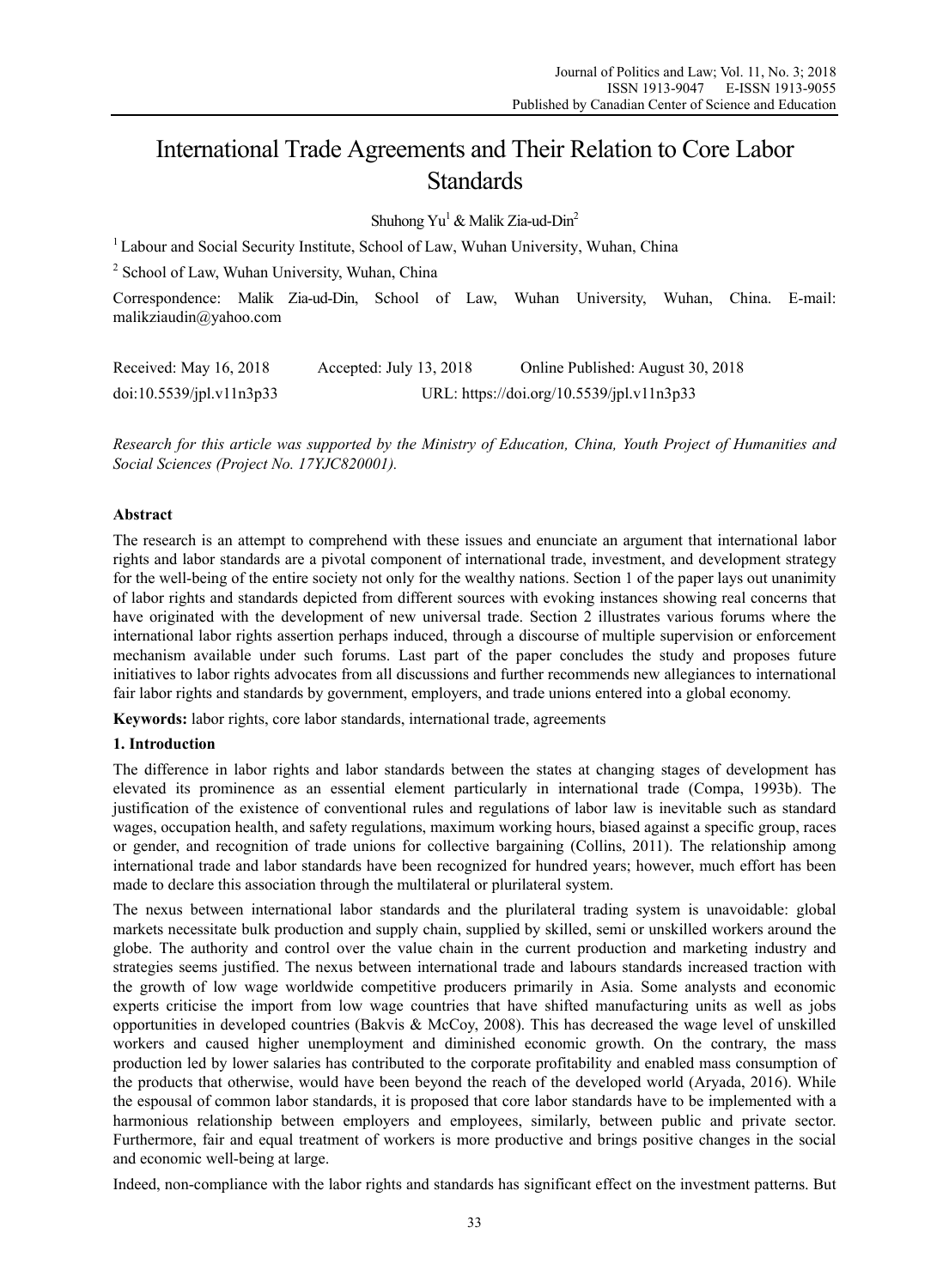the questions begin from this discussion whether high standards and vigorous enforcement of labor rights same in trade and investments further decelerating down the economic development? Or the vigorous enforcement of workers' rights increases the value of purchasing power and political and economic stableness as well as encourages economic growth.

Mostly international investors seek to maximize their profits, long-lasting protection for the labor for their efficient use which induces distinction for the investment (Compa, 1993b); (Salem & Rozental, 2012). The pure market forces have some interfering factors including minimum wage, child labor rights and laws, occupational safety and health, job security and right to organizing union and collective bargaining. The multinational companies are inflicting outlays on these factors to compete with the global economy. However, investors establish that this cost can be minimized or avoided in such countries where labor rights and labor standards are either less stringent or low standard. Such nations turn into alluring targets for the new investors in respect of cost-saving production (Kucera, 2002).

Many companies shift their operations to the countries where they have favorable investment environment, low wages, weak unionization structure and less regularized industry due to rigorous labor standards. Such examples of movements can be found from developed countries to developing countries, however, in some cases, these movements occur between developed states to another, and also within developing countries. The best example of the shift of textile industry of Pakistan to Bangladesh due to cheap labor, the weak structure of labor unions, weak enforcement of labor laws and facilities for the textile sector (Azad, 2012). Similarly, Apple and other electronic companies already moved its production units to China due to cheap labor, weak labor union laws and enforcement (Blodget, 2012).

The proponents of the free market name this transfer advantageous which reflect the efficient use of labor. In many cases they even influence governments to ease burdensome labor regulations; therefore, such transfers can also promote and increase the efficiency in the production process (Compa, 1993b). On the one hand, it may create a disturbance for the affected workers and communities whereas, on the other side, in the long run, such transfers are beneficial more efficiently operated for a dynamic and fast-growing economy (Salem & Rozental, 2012).

Workers and workers unions have a different perspective on the connection of labor standards and trade. They consider that high salaries and constant social protection system merely exist in stable democracies and advanced economies, competent judiciaries, advanced infrastructure, skilled labor and a middle class with good purchasing power (Golub, 1997). In the end, these favorable considerations bring increased productivity and expansion in the international economy. Business class should consider these circumstances worthy in the wake of investment instead of running away from prosperous circumstances.

Deterioration or relaxation on labor standards for the sake of attracting Multinational Corporations can start a *"race to the bottom"* between the investing countries (Olney, 2013). Each investment receiving country decreases its labor costs for its workers as compared to its competitors and to encourage investment. However, weakening the competition is the only way to take advantage and gain more investment. Even the governments who want to raise labor standards or maintain the existing rules, receive severe threats from the companies to shut down its operations as a response and to move to those countries who have lower labor standards (Dunning & Lundan, 2008). Although, international standards exist, and all countries are bound to follow these rules, but many states are reluctant to impose new regulations, and cost on employers and mostly such nations decrease their labor standards to retain large employers in the country. While this cycle continues, it will hamper the buying power of the workers what they have produced, and it would further lead to the stagnation of economy slightly growth (Compa, 1993b).

The only resolution to this plight is strong enforcement of international labor rights and standards. This article explained in a view to an advocate of trade union not a proponent of the free market. Nevertheless, both statements are true. At an maximum level, high salaries don't have any link with the high productivity, strict social protection outstrip society's capability to render them, and impulsive limitations on the mobility of capital that halt the growth and productivity of the market. With the passage of time, the labor standards will be maintained by the multinational enterprises. At another extreme level, holding the wages less than the productivity growth, deterioration in the distribution of wealth to the society which can have substantial social security net and allowing the mobility of capital lacking the protection of labor stimulate the "race to the bottom" (Ghatak, 2010). The continuation of such policies may decelerate the growth and productivity while companies try to take advantages by "sweating" workers rather than acquainting new technology, new assembly line, advanced material, new marketing and services strategies, and product innovation. It's a huge challenge for the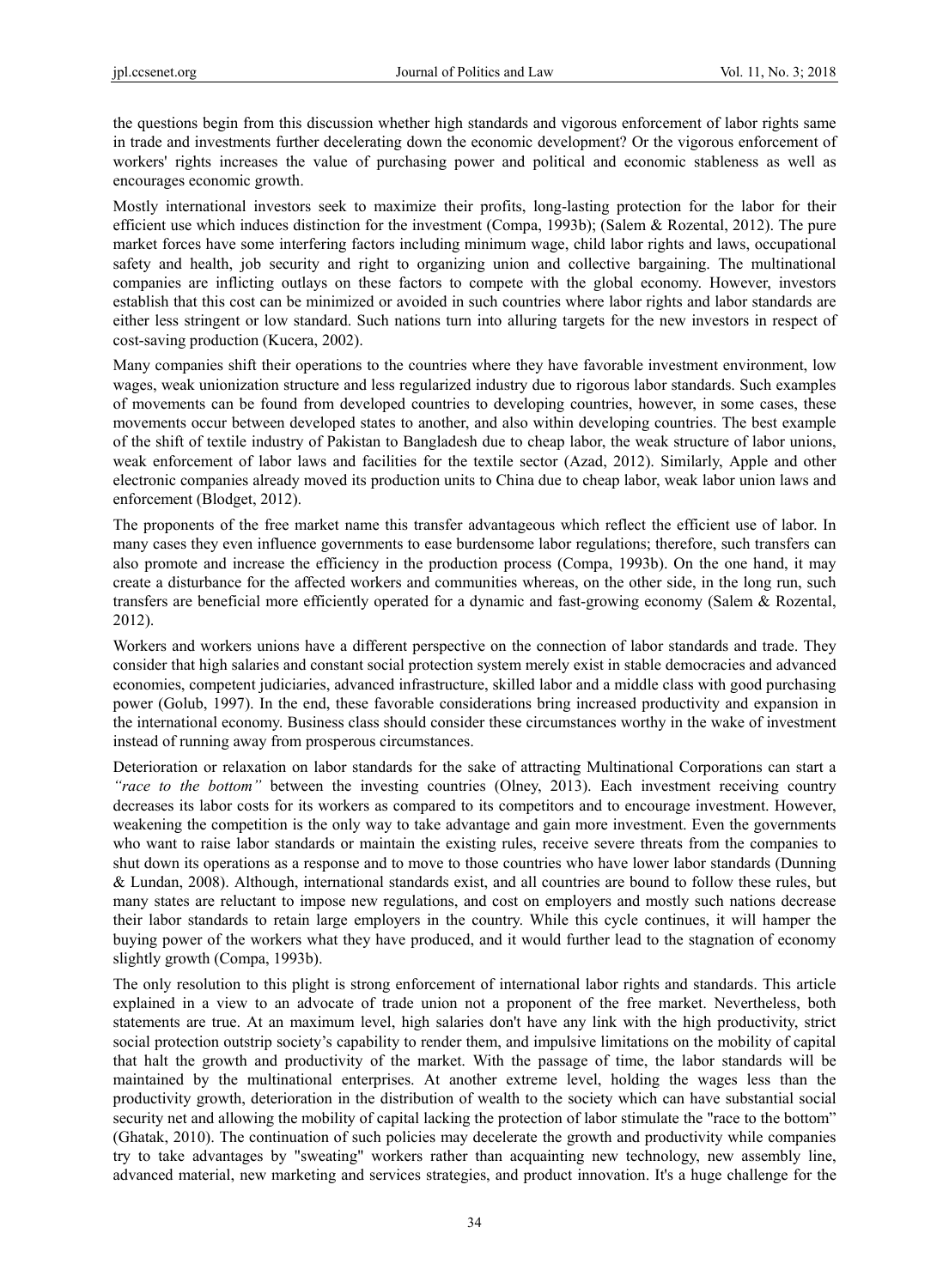policymakers from trade and development for the workers' rights to equilibrate on the increasing tendency of labor standards. The term "upward harmonization" was first coined and proposed by the European Community Social Charter for an agreement on labor standards with Northern American Free Trade Agreement (NAFTA) (Jackson, C, L. 1996).

Liberalization of trading system or policy is preferable instead of strict protectionism. Since the part of the trade liberalization policy, the wealthy countries should be restricted to realize that developing countries have advantage of their *relativity* of cheap labor force to appeal foreign investment considered as supports their plan to increase the subsisting standards of common population instead of earning profit for their elite class. The most important question raised up here is, relative to what? To the labor cost within bordering nations giving tough competition for the similar kind of investment? To the labor cost in developed nations that imported the products from the developing countries? What kind of productivity would lead to the fair share of profits? Or to identify and analyze the compliance of labor rights and labor standards which are necessary for the balanced trade flows, with factual human rights, wage discrimination, and exploitation at workplace?

This research study intends to grasp these issues and enunciate a stance of the enforcement of international labor rights and labor standards is an important element of strategy of development, trade and investment which will bring benefits for the entire society not for the industrial elite class or sector. Section 1 of the research paper draws unanimity between labor rights and labor standards through different references with the relevant example of its relationship that has been focused in the new age of international trade. Part 2 recapitulates the forums for the claim of international labor rights and discusses the different mistakes and enforcement mechanism furnished under these forums. The article proposes subsequent paces for labor rights proponents from the different forums in the conclusion part and suggests a new dedication with considering the new global economy for the international labor rights and labor standards by governments, employers and trade unions.

### **2. Fundamental International Labor Rights and Standards**

International labor rights and standards have originated from International and regional human rights charters. International Labor Organization's convections and recommendations are other sources. It is believed that democratic countries have similar labor laws and practices. Both international and regional sources shape common general principles of labor rights and standards (Gernigon, Odero, & Guido, 2003). It can be different when it comes to the application of such rights. These basic rights include:

- Freedom of association, and right to form a trade union and bargain collectively with employers, and also be a part of civil and political affairs of society;
- Right of employment, the abolition of forced or compulsory employment;
- Protecting children from child labor and limitation on young labor;
- Equal opportunity and treatment in employment and occupation, without discrimination;
- Adequate salary package, working hours, social protection, healthcare, and occupational health and safety at workplace.

Increase in trade agreements and free market over the past few decades have revealed the occurrence and intensity of labor rights issues which affects the trade and investments trends (Global Employment Institute, 2015). The problem has not only experienced in connection with the flow of capital from developed to underdeveloped nations but also from developed to developed countries (Ibid: 25).

### *2.1 Freedom of Association and Right to Collective Bargaining*

The right of association and bargain collectively is specified in all international human rights instruments; it's also a foundation of conventions of International Labor Organization (Assembly, 1948); (Assembly); (Assembly, 1966). Most of the countries have different economic and political system to regulating trade unions; this pattern has an intense effect on international trade and investment. For example, increase in trade unions rights and strikes shook Korea during the late 1980s, due to suppression of workers, the workers demanded a handsome share from the export regarding increase in salary (Ogle, 1990). The increase in wages resulted in cut stridently into Korean exports profits and instigated industrialist to move its businesses to Central America, Thailand, Malaysia, and other countries where labor cost and overall cost of production were relatively cheap.

Many countries deliberately make policies to restrict workers from organizing and bargaining collective to support their exporting industries that are significant to their growth. For example, Malaysian government forbids workers unions from organizing from its growing electronic industry (Compa, 1993b). Due to change in the labor policy, some multinational companies mainly from the United States of America threatened Malaysian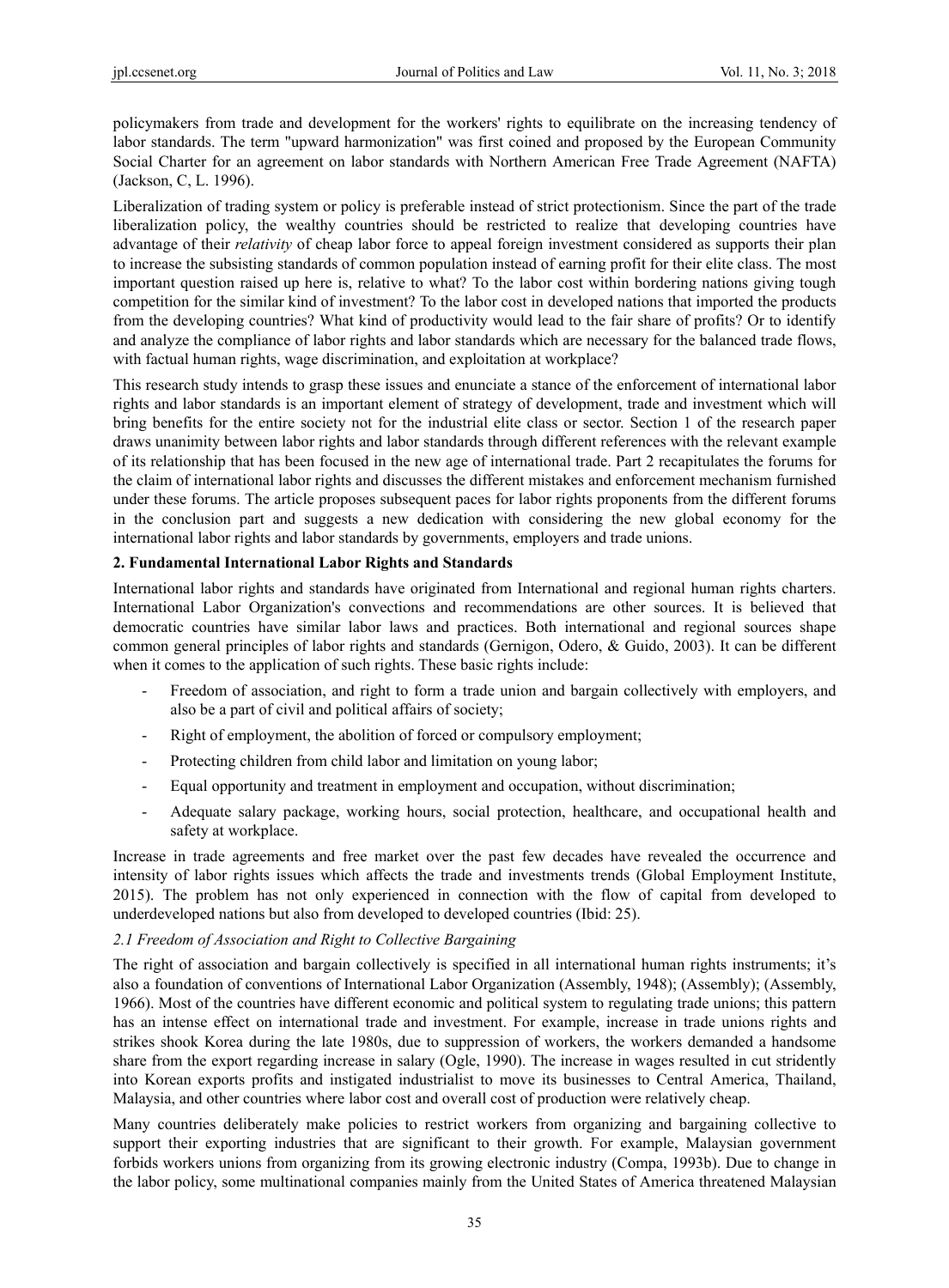government to move its operations somewhere out of Malaysia (Ibid: 170). Simultaneously, the US Trade Representative has reckoned imposing trade penalties on Malaysia because of violating workers' rights.

Workers' rights violations in Pakistan aren't different than many other developing countries. Labor laws violations, child and bonded labor, minimum wage, over time and right to organize are prevalent (ShuHong & Zia-ud-Din, 2017). Many employees are fired illegally every year from their services for attempting organizing trade unions, while National Industrial Relations Commission is incapable to restrict employer's illegitimate maneuvers in organizing and bargain collectively (Ibid: 40). While the right to strike, form union have disappeared in the country by the use of permanent replacement of strike employees (ShuHong, Y. Zia-ud-Din, M. Ranjha, KM. 2017).

International Trade Union Confederation (ITUC) disclosed recently that the Federal and Provincial Governments in Pakistan have failed in providing rights to trade unions as enshrined in the constitution. Currently, the violation of their rights followed with four different cases registered against the Government of Pakistan in 2013 (ITUC, 2014); i) the leader of a trade union leader was assaulted during conciliation regarding wages, fringe benefits and job security with employer which arrived at deadlock; ii) around 400 young doctors were peacefully protesting against the health authorities to reinstate their 200 young doctors on their previous posts, they were forcefully dispersed and the government refused to reinstate 200 young doctors, as well as criminal cases were also launched against the protesters; iii) difficulty in acknowledgement of Collection Bargaining Agents (CBAs) as the labor department refused to recognize this trade union from the mining company; iv) illegitimate interference by the government agencies or employers during strike when police interfere in peaceful protest and denied bargaining (Ibid).

The common article 8(2) (b) of Industrial Relations Act (IRA), 2012 and Provincial Relations Acts (BIRA, KPIRA, PIRA and SIRA) put unnecessary formalities which exceptionally interrupt or substantially weaken the free establishment of trade unions. This same section of the Act specifies that no other trade union is entitled to register in the same establishment or industry where two or more trade unions are already registered unless it has twenty percent of its workers from the establishment or group of establishments or industry as their members (Industrial Relations Act 2012 Art. 8 (2) (b); Punjab Industrial Relations Act (PIRA) 2010 Art. 6 (2) (b); Sindh Industrial Relations Act (SIRA) 2013 Art. 6 (2) (b); Balochistan Industrial Relations Act (BIRA) 2012 Art. 6 (2) (b); Khyber Pakhtunkhwa). Moreover, section 6 of the IRA intends, the registration of any trade union is allowed in case of existence of two trade unions in an establishment (Industrial Relations Act (KPIRA) 2010 Art. 6 (2) (b)).

Section 27-B of the Banking Companies Ordinance of 1962 prohibits the likelihood of becoming a union employee as bank officer. Furthermore, the National Industrial Relation Commission (section 44(10) of the IRA), or the Labor Court (section 64(7) of the BIRA and SIRA, 60(7) of the KPIRA, and 56(7) of the PIRA), have the authority to prohibit a trade union office holder for an unexpired term from holding any trade union office immediately on the charges of violating its orders and stop the strike. It is pertinent to mention that many times commission has exercised its power and disqualify many trade union officers who were holding office.

The state has vested discretionary power to declare any establishment in *"essential services"* under which none of the workers are allowed to strike. Employees from state administration, government services, state enterprises such as oil and gas production, electricity generation and transmission, and state-owned airline and ports – all employees covered by the 1952 Essential Services Maintenance Act – are forbidden to go on strike. Likewise, export processing zones are also prohibited the right to strike (ShuHong & Zia-ud-Din, 2017).

### *2.2 Child Labor*

International Labor Organization (ILO) conducted a study in 1992 and found out the existence of exploitative child labor is an increasing factor in the global trade. Child labor is more concentrated in handmade carpets industry in Pakistan, India and many Asian countries. The existence prompted the Congress to prohibit the import of such commodities (Child Labor Deterrence Act of 1993, § 613). During the recent years, media has shown the abusive child labor condition to the consumers in several countries and compelled producers to address child labor issue.

According to the latest Labor Force Survey in Pakistan, the labor force participation rate among 10 to 14 years of age was 10.6 percent in 2013-2014 (LFS, 2013-2014). In absolute figures, it meant 6.4 million child workers toiling in the country. Though the number was lower than reported in the previous survey (2012-2013) which indicated a presence of 6.8 million child workers, it was a serious indictment of a country where 6.4 million children of 10-14 years of age were out of school, deprived of childhood and toiling in agriculture, fisheries, transport, carpet weaving, food catering, motor garages, light industry and domestic services sectors.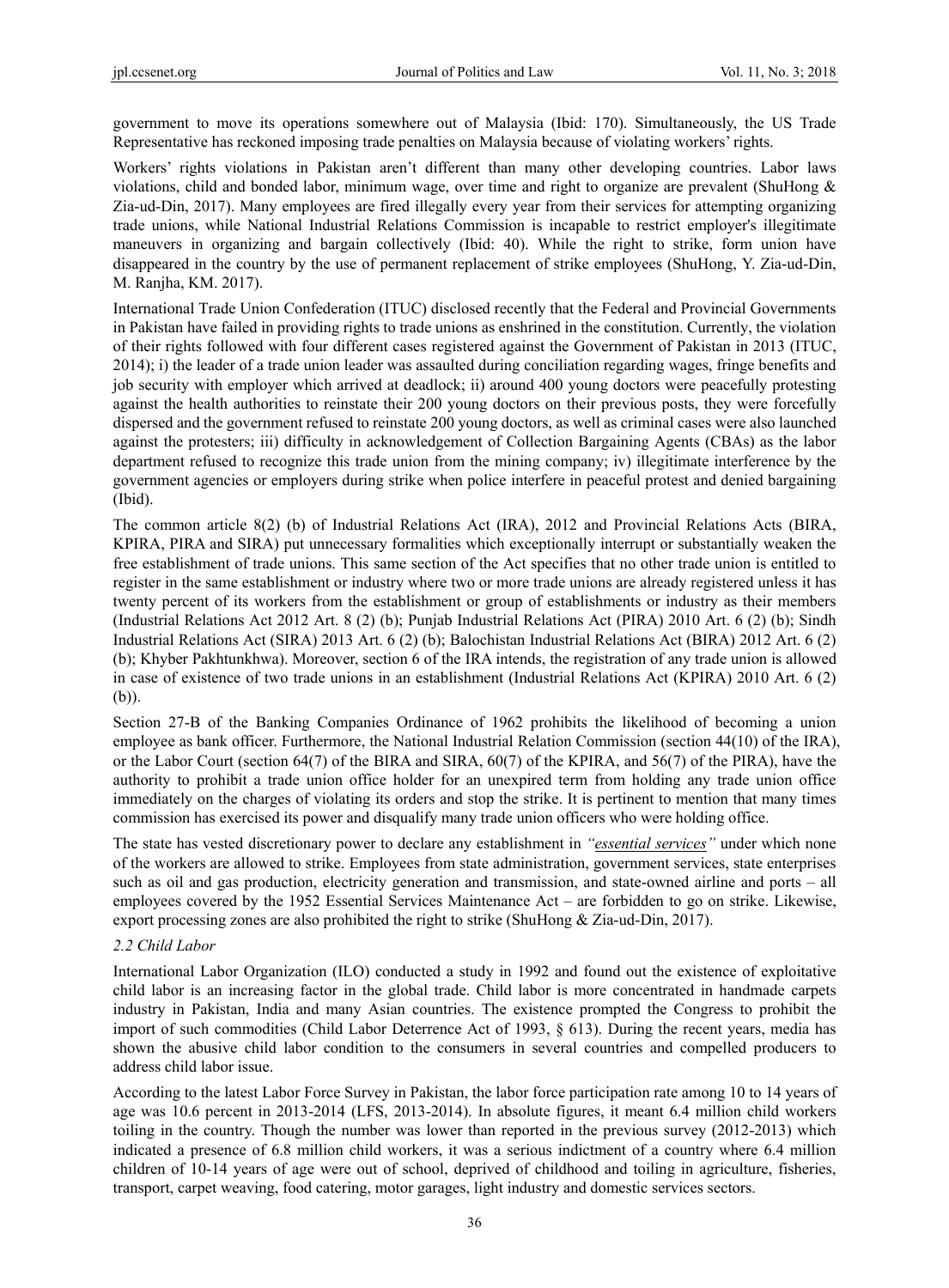In 1996, the International Labor Rights Fund, an activist group from America, initiated a campaign to educate the consumer and player to put pressure on Nike, Adidas, and other major soccer ball producers because their firms have outsourced from Pakistan which is using child labor (Elliott & Freeman, 2003). Many firms and trade associations, the International Federation of Football Association (FIFA), took the severe notice about the image of youngsters kicking the balls in developed countries are made of poorly managed child workers in Least Developed Countries (LDC's) which caused them to adopt a code of labor practice for all manufacturer of soccer ball carrying FIFA label. The FIFA code banned those football manufacturers who were involved in child labor and forced them to protect freedom of association and comply with the international labor laws and standards (Ibid: 114).

Similarly, Workers and labor rights activists directed attention towards child labor in Bangladeshi apparel production during the early 1990s. In 1992, the NBC television news programme *Dateline* ran a story pointing children in Bangladeshi clothing and textile industry destined for Wal-Mart (Hayes, 1992). Simultaneously, the American Federation of Labor and Congress of Industrial Organizations (AFL-CIO) pleaded the US government to defer Bangladesh's qualification for trade benefits under Generalized System of Preferences (GSP) programme because of the persistence of child labor.

### *2.3 Forced Labor*

Bonded labor in China to manufacturing goods for US market and Tiananmen Square massacre, has been a central point for the US Congress opposing the most favored nations of China with US government (Chan, 2000). Similarly, the case of Child labor exposed by the media sparked public anger and demand for imposing of sanctions on Chinese products which are exported to the US (Chan, 1998). Most recently, a member of National Assembly of Pakistan has highlighted the issue of Chinese prisoners working at China-Pakistan Economic Corridor (CPEC) Projects. These prisoners can be involved in criminal activities in Pakistan too. He also shows its concern that separate security arrangements have made for Chinese nationals/prisoners working on CPEC projects (Dawn, 2018; The Economic Times, 2018).

The scourge of debt bondage, a modern form of human slavery, continued to inflict miseries in 2015 on an estimated 2.6 million workers from agriculture sector and brick kilns in Pakistan (Malik, 2016). The political power of the landlords and brick kiln owners, poor implementation of laws and lack of documentation of debt repayments and the non-payment of minimum wage led to the continued prevalence of bonded labour. The workers under bondage fought to whatever extent they could to gain freedom.

### *2.4 Discrimination*

The cases of discrimination based on race and color have been found and therefore, trade sanctions were imposed on South Africa. The discrimination against black South Africans produces Sullivan Principles in 1970s, an initiative to bind US companies through voluntarily assuming non-discriminatory practices in the subsidiaries operation in South Africa (Comprehensive Anti-Apartheid Act, 1986). The Gulf War has affected many Palestinian workers from the occupied territory by Israel discriminated the fundamental rights of labor, and poor working conditions and also many Palestinian workers sacked from their employment working in the oil fields in the Middle East by Saudi Arabian and Kuwaiti companies. The conflict between Chinese employer and local workers has intensely affected the workplace relationship in countries from East Asia.

The increase in the shift of *"global assembly line"* of the garment and electronics industries from developed countries to developing countries, whereas keeping the research and development and management control in developed nations (head offices) has resulted in the claim of extensive discrimination against women on the basis of gender in the assembly line of these factories. The job on assembly line needs sharp sightedness and dexterousness which associates with the qualities of women workers. Such qualities attached with the conviction that women in developing countries, which are often exploited, have the same respect as their authority gives to women in developed countries. Because most of them presume that they are unable to protect themselves from exploitation either in the name of hazardous working conditions or sexual harassment at workplace. Numerous jobs require being physically healthy; however, hazardous working conditions and job stress has weakened their eyesight and diminish their working skills (Sönmez, 2013). In developed countries which are considered to be a place of immigrants from Asia, Southern Europe, and African Countries had high demand on the labor force agenda in many developed European countries such as Germany, France, and Scandinavian countries for many years. Violent assaults and discrimination in these countries as well as in Gulf Countries have intensively existed for many years (Clarke, 2014).

Most recently European Union Bloc has expressed its concern on the right to secure GSP plus status of Pakistan. The continuity of GSP plus status depends on the member countries to comply with the policy of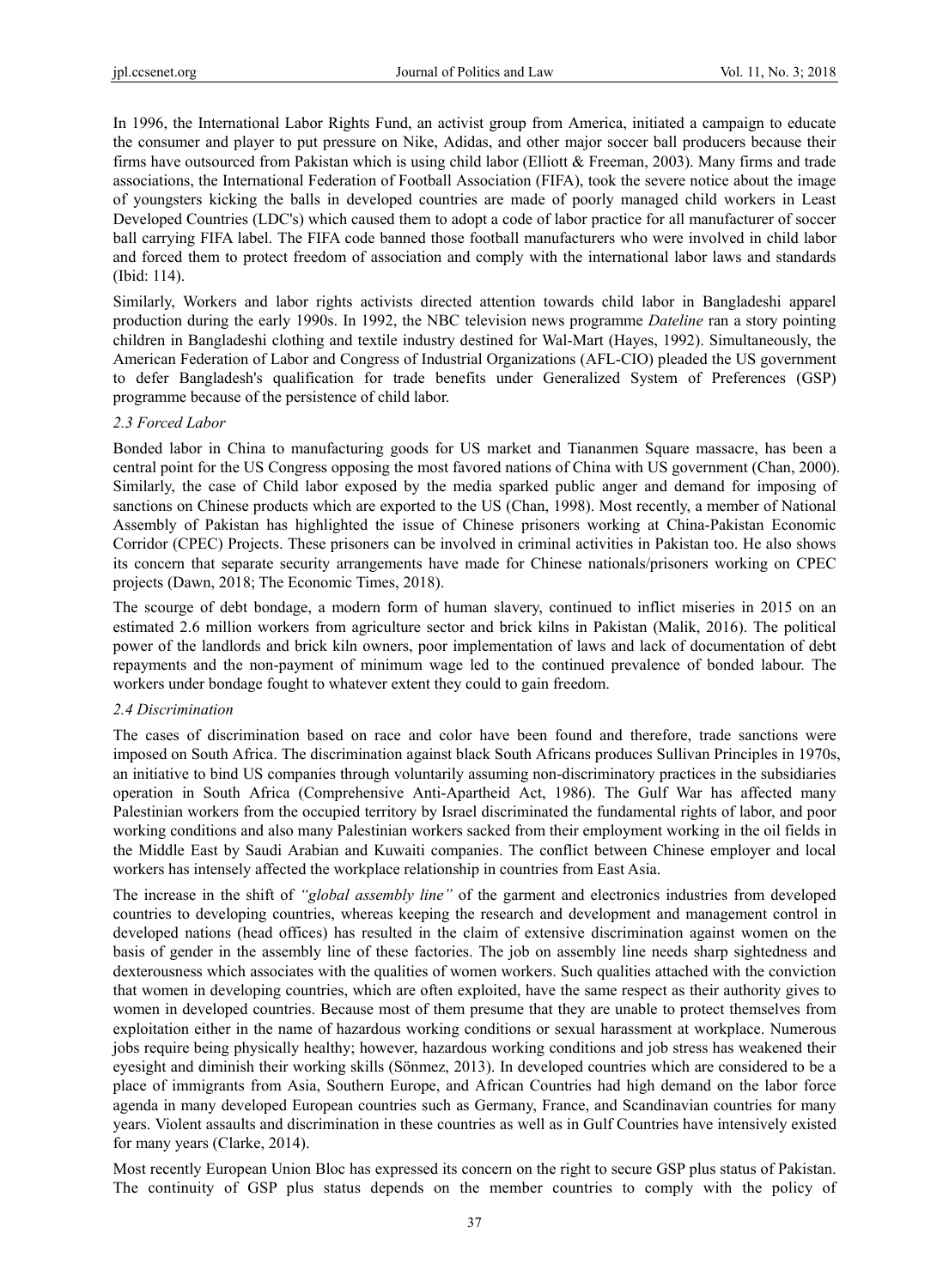implementation of specific conventions predominantly related to good governance, including labor laws and rights, human and minority rights, gender rights and fairness, climate change and protection of the environment for ensuring sustainable social and economic development of the country. To monitor the compliance status of these conventions, the EU has also devised a mechanism to assess the information provided by the beneficiary countries and dissatisfaction with which could lead to the withdrawal of the status (Jatoi, 2018). Response by the federal and provincial governments on the eve of religious festivals of minorities is commendable, nevertheless neglecting the pro-minority legislation Pakistan has to face difficulties while satisfying the EU. In addition to these commitments, the government, therefore, needs to seriously consider pro-minority legislation to show some progress in the domain of human and minority rights (The Express Tribune, 2018).

## *2.5 Minimum Wage, Working Hours and Occupational Health and Safety*

The fundamental issue in international trade and investment in present time surrounds minimum salary requirement, limitation on job hours, occupational health and safety at the workplace. Agency for International Development (AID) provides monetary assistance to Central American suggests attracting American business firms by focusing on dramatic competition on minimum wage and job standards. The leading example of negotiation on this issue recorded with hidden camera and microphone between the spokespersons from Honduras, El Salvador and Guatemala on underbidding during an AID sponsored trade and investment exhibition (Compa & Vogt, 2000). The following public upheaval turns into a considerable issue in 1992 during presidential campaign helped Bill Clinton to criticize the President Bush's economic policies.

Korean Government withstood enacting Minimum Wage Laws for many years; workers' rights advocates point out the decision was intentionally taken to increase investment and maximize profits by exporting in the wake of suppressing wages below the justified level for workers. The minimum wage policy considered being an essential factor causing workers strike and unionization campaign during the late 1980s that eventually increased wages, decreased profits and reduced exports (Shorrock, 2016). Long working hours are so constant at "global assembly line" operation throughout the developing countries which range from twelve to fourteen working hours, double shifts, working overnight or over time is so prevalent in developing countries. However, conflict over long working hours is not only persistent in developing countries. For example, an Electronic firm in France established an agreement with its workers to work 24 hours in three different shifts, and they also allowed women to work the night shift. The firm was prosecuted under the French Labor Laws because such work in the night was illegitimate because French labor law prohibits women from working the night shift. The company pleaded the case to move to the European Court of Justice from domestic courts, which later affirmed that the French prohibition against female workers at the night shift was unlawful and discrimination at the workplace and violates the European Council Directive. The court further permitted the company to remain its production schedule unchanged (Christèle, 1999).

Occupational health and safety at the workplace is one more problem for international labor which exclusively can influence the international trade and investment patterns. In the wake of such regulations, US Occupational Safety and Health Administration and the Environment Protection Agency together with the safety and environmental rules at the workplace in Mexico are considered to be essential factors in cross-border trade, manufacturing, and operations. The strikes and chaos in Korea were not only depended on wage suppression but also intentionally ignoring the worker's safety conditions at the workplace which further led to the turmoil in the 1980s by affecting the investment patterns across Asia (Compa, 1993a). In 1993, a fire incident at an export factory in Thailand shocked the world because of lack of necessary safeguards which left the highest death toll of any fire incident at a factory in history (Haines, 2003). A similar fire incident happened in a textile export factory in Karachi, Pakistan in 2012. The incident took 256 lives of workers, and around 55 workers were injured (Campaign, 2013). The incident is considered to be the most horrible and most significant industrial accident in the history of textile industry and worst facilities of Occupational Health and Safety at the workplace.

### **3. Origins of Labor Rights Claims and its Enforcement Regimes**

Labor rights demand appears in many business domains globally along with challenging difficulties in human rights, trade, and development policies and strategies. Numerous regulations, standards, codes of conduct, guiding strategies, and practical produce sources of law which raised by the aggrieved parties such as laborers, trade unions, employers, local communities, government and non-government organizations-making their right to assert and attempting for the enforcement before a competent forum to hear their charges. The part will review the different labor rights demands and spheres where they can raise these issues with a robust enforcement mechanism.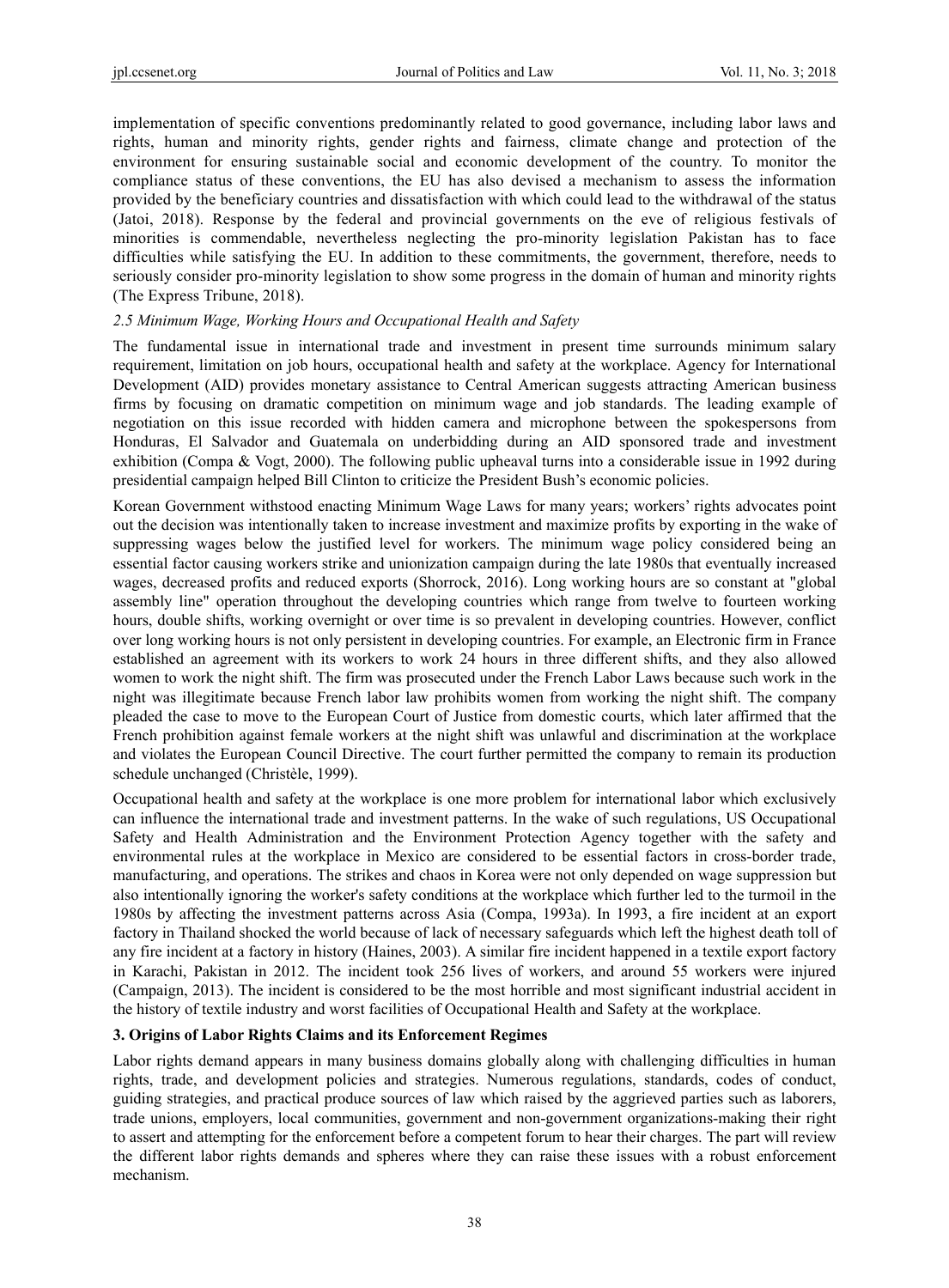## *3.1 Multilateral Human Rights Instruments*

The International Bill of Rights is the major source of labor rights globally along with United Nation's (UN) Universal Declaration of Human Rights combined with two more international covenants e.g., Economic, Social and Cultural Rights, and Civil and Political Rights (Compa, 1993b). Declaration of rights of association and unionization for collective bargaining, friendly employment working conditions and equal rumination and proscription of forced or bonded labor, child labor, and any kind of discrimination are the components of The Bill of Rights (Ibid: 177).

The labor protection clauses equally imparted in the regional human rights agreements<sup>1</sup> (Donnelly, 2013). United Nations and Regional Organizations have given the opportunity to any aggrieved worker or labor union to consult these human rights commissions and courts against the labor rights violations (European Parliament, 2010). These courts and commissions are entitled to hear violations against human rights, whereas particular labor rights violations are generally sent to ILO.

### *3.2 ILO Conventions and Recommendations*

The second main base of labor rights and standards is International Labor Organizations (ILO), and International Labor Code constitutes on the basis of its entire conventions and recommendations. The ILO created in 1919 after the restless efforts to form pan-European labor standards (Thomas, 1996). Several arrangements unanimously have been agreed on the prohibition of the use of white phosphorus in the manufacturing of matches and ban on night duty of women from the industry (Compa, 1993a). The World War I appalled the League of Nations, Government officials, Labor unions, and employers desired that such globally recognized labor standards might help to diminish the divergence between the member countries.

The ILO lasted the end of the League of Nations and commenced the formulation procedure of fair labor standards which later were named Conventions and Recommendations. ILO was suspended during the World War II but was reaffirmed in the Philadelphia Declaration 1944, while the war was about to finish, the governments, employers, and employees from the anti-Axis alliance optimistically desired that reincarnated commitments would help to develop fair labor standards and also help to avoid such international disaster in future (Dupré, 2016).

ILO is well recognized, capable and efficient authority to set and administer the international labor standards. The fundamental rights of ILO were adopted in 1998 and have contributed in formulating the foundation of wide range of voluntarily labor rights and standards particularly in the new age of global trade agreements. The pertinent question here is to analyze these trade agreements whether they address trade agreements and whether they have any impact on the trade patterns in the less wage and less developed countries (Alston, 2004). In the current scenario, ILO has effective authority to administer the international labor standards and recognize the importance of work in expanding income for the personal and country's development. It also identifies its positive effect which can enhance social and economic development. The ILO's *Fundamental principles and right at work and its follow-up* adopted in 1998, revisit the constitutional obligations specified in the following Conventions:

| <b>Convention Numbers</b> | <b>Description</b>                                                              |  |
|---------------------------|---------------------------------------------------------------------------------|--|
| 29 and 105                | Elimination of all forms of forced or obligatory labour                         |  |
| 87 and 98                 | Liberty of association and the effective recognition of the right to collective |  |
|                           | bargaining                                                                      |  |
| 100 and 111               | Elimination of discrimination concerning employment and profession              |  |
| 138 and 182               | Effective abolition of child labour                                             |  |

The ILO is a well-recognized and specialized United Nations agency universally accredited and competent in labor matters (Valticos, 2013). The membership delegacy and decision making power distributed among the governments, labor unions and employers' representatives to ILO Conference (ILO, 1982). From numerous instruments, ILO gives dominance to the core conventions on human rights (Ratner, 2001). The core conventions guarantee employee and employer rights and right to organize and join establishment on their own will and continue their matter with any interruption from the government and protecting the right of the employees to organize and bargain collectively.

 $\overline{a}$ 

<sup>&</sup>lt;sup>1</sup> Organization of American States, Organization of African Unity, and the European Community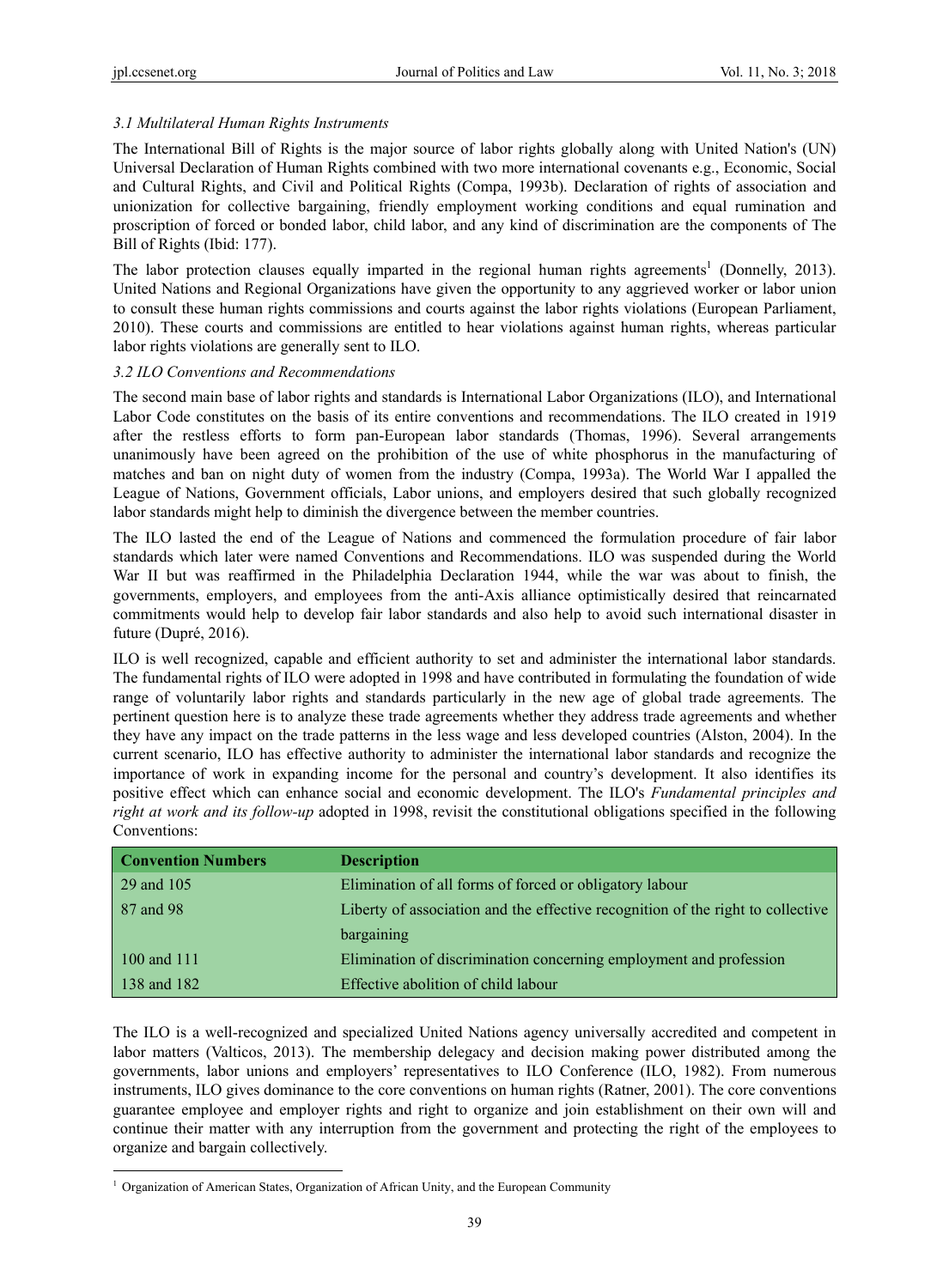$\overline{a}$ 

Surprisingly, ILO doesn't have any enforcement powers neither it can compel any country or its member's states nor inflict any sanctions on the violations of such labor standards (Weissbrodt & Mason, 2013).<sup>2</sup> Instead, the strength of ILO's compliance with the issues of labor rights amongst member countries develops as of extended supervision role. Regardless, of the ratification of ILO's Core labor conventions, member countries need to present a report on its progress of compliance or incompliance to its national authorities and ILO. Member countries are expected to provide a report to ILO office and also react to the ailments of violations. In this regard, a committee comprises of Experts and Commission of Inquiry is designated to conduct inquiry in this regards and issue a report on the charges of serious violations of these conventions particularly regarding the right to organize, association and collective bargaining, forced and child labor allegations. Hence, compliance with the ILO conventions and recommendations can bring reforms through publicly embarrassing the violator.

## *3.3 Bilateral and Multilateral Trade Agreements*

Mostly global business agreements contains clauses of labor with the subjective extent of specification and enforceability concerning to labor rights and standards. Trade agreements are regarded as a formal forum to encourage labor rights and standards. For instance, an agreement was signed by France and Italy during early 20<sup>th</sup> century concluded that pay and pension provided to those workers reciprocally against their work in the neighboring countries (Ramírez & Winkler, 2012). This agreement made Italy reiterate such amendments and retirement plans such as pension standards equal to available in France.

The European Community (EC) is highly efficient in developing labor rights as well as its enforcement. It also provides a legal option to the aggrieved parties to forward their case to European Commission and European Court of Justice. On the other hand, workers also have right to raise the issue to European Convention on Human Rights and make a petition to the European Court of Rights. The European Community has aimed a thorough *"social charter"* covering the broader concept of labor rights and standards in relations to European Economic Integration plan (Lukas, 2014). Though the United Kingdom rejected the suggestion which hindered the standard requirement to include the charter in Maastricht Treaty, it hasn't blocked the remaining members of EC to supplement the treaty by assuming the Protocol and Agreement charter.

North American Free Trade Agreement (NAFTA) proposed the labor rights clause by noticing the example of European Social Charter (Gantz, Reetz, Aguilar-Alvarez, & Paulsson, 2011). The Bush Administration resisted letting in labor rights and standards during negotiation with NAFTA, they only negotiated trade agreements and neglected the social pact. However, the Clinton Administration reopened the negotiations and included labor and environment clauses *"side agreements"* with NAFTA (Hansen-Kuhn, 1997). The agreements on labor remain unsuccessful to win trade unions proponents because of its pro-NAFTA view and also by adding tri-national labor standards. Furthermore, its freedom to the right of association, organize and bargain collectively from its enforcement mechanism.

A connection between labor rights and standards and international trade agreements has been aimed to include in the General Agreement on Tariffs and Trade (GATT) in several rounds of meetings and negotiations (Bakhshi & Kerr, 2009). Since the inception of GATT in 1948, the labor clauses included in the charter of International Trade Organization (ITO), which was later superseded by the General Agreement. Nonetheless, the US Congress refused to endorse membership and terminated ITO, disconnecting the link of labor rights clauses with GATT.

The Trans-Pacific Partnership Agreement (TPP) is a mega-regional Free Trade Agreement (FTA) under consultation and discussion among 12 countries. Currently, the total worth the members of TPP comprises of total GDP of US\$ 27.75 trillion, which is 37.5 percent of global economic output (The Straits Times, 2018). As long as the labor rights are concerned, the US considers that TPP can be {"*a unique opportunity to create the first enforceable standards for our new partners; to reform and modernize several of our existing agreements; and, ultimately, to set the foundations of a region-wide commitment to labor practices which meet international standards, ensure a level playing field for competition, and share the benefits of trade fairly."*} (Aryada, 2016: 7)

Furthermore, labor rights amendments have included in different laws such as Generalized System of Preferences in 1984, the Overseas Private Investment Corporation in 1986, the Caribbean Basin Economic Recovery Act in 1986, the Trade Act of 1988, and the Agency of International Development (AID) funding or economic development grants for overseas in 1992 (Compa, 1993b). The amendments regarding labor rights stipulated in these statutes encompasses the right to organize, associate and bargain collectively, furthermore, it banned forced or bonded labor and prohibit child labor and set a minimum level of wages, working hours,

 $^2$  The biggest example in this regard is United States of America because it has ratified only 11 ILO Conventions and only Convention No 105 from Core Labour Conventions. US senate approved in May 1991.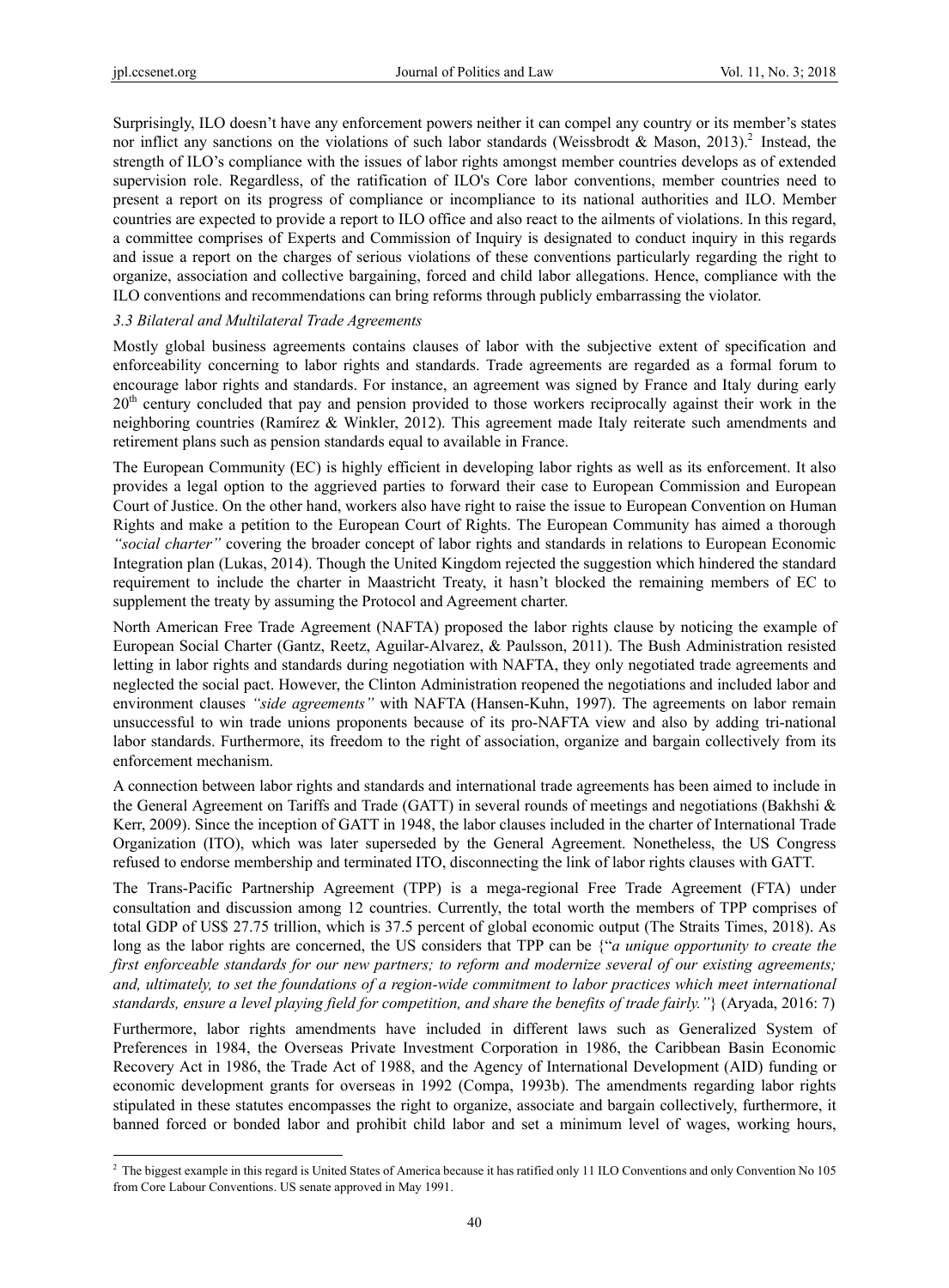occupational health and safety of workers at workplace. Violation of these labor right and standards lead to unilaterally implementation of trade sanctions on the countries that violates.

### *3.4 Voluntary Codes of Conduct*

Labor rights and labor standards code and conduct emanated in various contexts in international trade. These rights are encouraged by several non-governmental organizations to shape and change the classical behavior of multinational enterprises (Appiagyei-Atua, 2002). Some of the enterprises initiated as a result of national or foreign cooperation and some by individually<sup>3</sup> (Frey, 1997). A comprehensive set of code and conducts regulating labor rights are given by Organization for Economic Cooperation and Development (OECD), which is a coordinating authority of the developed industrial countries (Brown, 2000).

These codes and conducts allows workers to organize and enter an association for the collective bargaining and necessitate employer to provide better working conditions and services and provide useful information to the labor representatives needed for the significant negotiations. Furthermore, it need the corporation to provide complete information to worker representatives and give them permission to *"obtain a true and fair view"* regarding the performance of the corporation. In addition, it prohibits favoritism at the workplace, and obligates the employers to provide prior notice about layoffs and to cooperate with labor unions to minimize the effect of layoffs, and also bound the enterprises not to threaten to shut down or sift of operations, undue influence on negotiations, or to manipulate the right to organize (Gordon, 2001).

International Labor Organization (ILO) has also assumed code of conducts on the operations of multinational enterprises. Similar to OECD Guidelines, the ILO has set minimum standards that should be the fundamental right of every worker, promote, realize and respect the core labor standards, whether they have ratified these conventions or not. Though ILO declaration is a voluntary code for labor rights which doesn't have any enforcement power, it's for a private consultation or public assistance. These codes encompass the areas such as availability of jobs, investment and subcontracting with the local companies. The office has a specific complaint process under a Standing Committee on Multinational Enterprises; the committee is authorized to investigate the violations of labor code and standards by the companies (ILO, 2018).

## *3.5 Litigation Strategies*

 $\overline{a}$ 

The proponents of fair labor standards and labor rights in international trade have contacted with US courts to justify the status of labor rights claims. Mix results have observed, various tribunals are hesitant and ingenious in litigation having international economic, cultural and political composite subtle. However, as a result of growing awareness about labor rights, business growth along with institutional efforts such kinds of cases are expected to increase.

Following to growing awareness about labor rights and standards, a Korean Labor Union filed a petition in US federal court which based in New York against a transnational corporation on violating the labor rights and standards which have mentioned in their agreement. They took the plea on the shutdown operations and moving to Taiwan in 1989. Around 300 workers lost their job out of them most were women because if it's abrupt shutdown. The workers were neither served one-month prior notice for the cancellation of their services nor were they given their salary for the final week of their work they performed.

Simultaneously, in September 2012, fire incident occurred in Baldia textile factory took the precious lives of 260 people, and 32 injured in Karachi, Pakistan (Campaign, 2013). The primary customer of the factory was KiK, a German clothing retail company. A survivor and 3 families of the victims filed a complaint at the regional court in Dortmund, Germany against KiK, arrogating that the company should take the fire incident responsibility in the Baldia textile factory, Karachi on  $13<sup>th</sup>$  March 2015. The pray in the lawsuit was to compensate financially to the affected families as well as an apology because the company was supposed to ensure the safety at its outsourced clothing production facilities. The court maintained the jurisdiction and granted legal aid to the claimants on 30<sup>th</sup> August 2016 (Prentice, 2018). After the court verdict, KiK agreed to pay a total amount of \$5.15 million to the affected families and survivors following to a negotiation organized by the International Labor Organization (ILO) (Business and Human Right Resource Center, 2018). It was announced later, that according to the agreement facilitated by ILO, KiK would provide monthly pension to the families of the victims which will be starting in February 2018.

<sup>&</sup>lt;sup>3</sup> Levi Strauss, Sears Roebuck, and other several other companies introduced labor rights and codes following abusive labor conditions of workers especially in Asia, which are supplying goods to those retailers.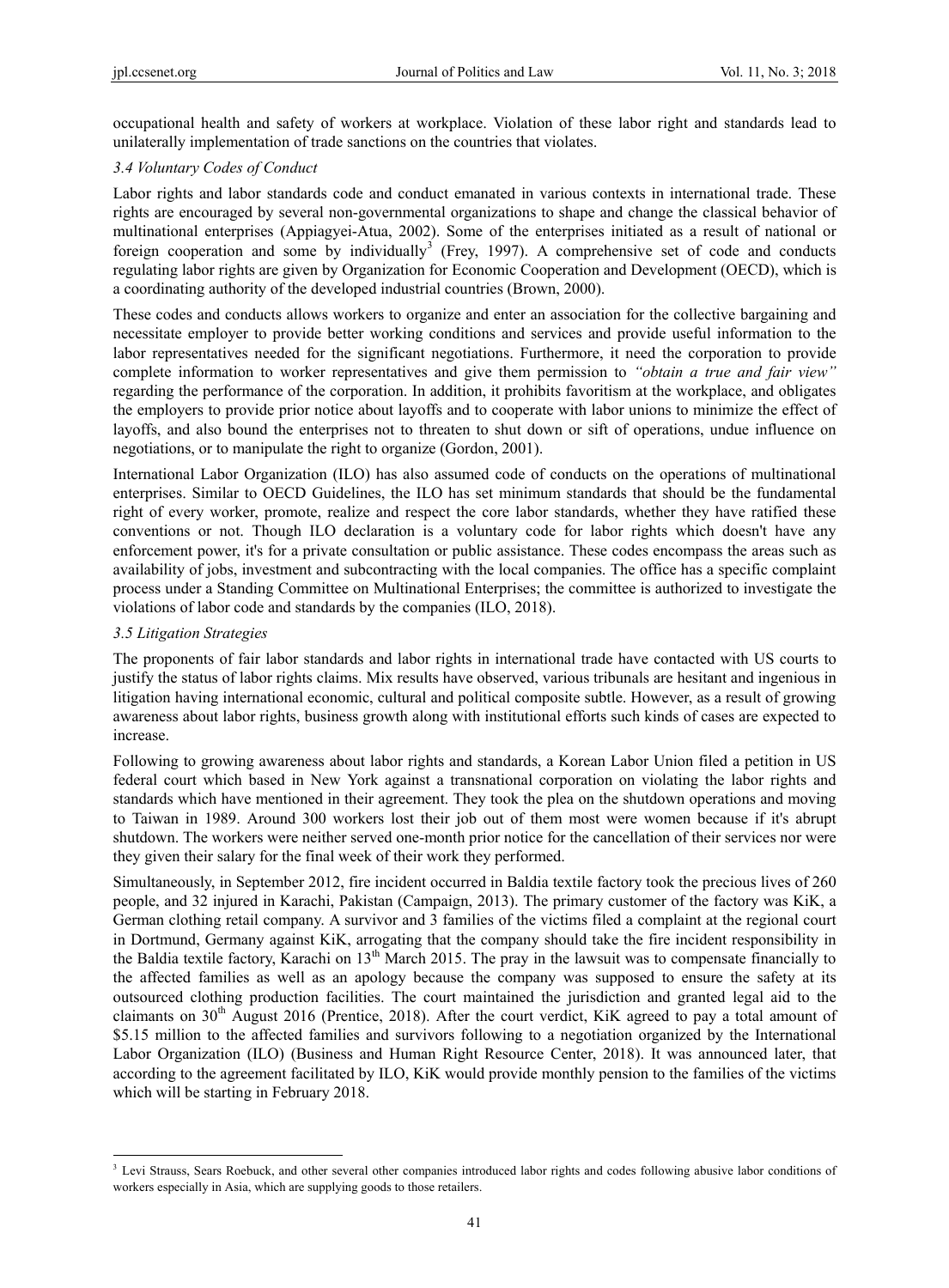## **4. Conclusion**

The difference between conditional or unconditional rights for example freedom of association, freedom from forced and bonded labor are entirely depends on the development of a country, that is minimum level of wage, minimum age for work, working hours and availability of facilities at workplace, presents a thorny problem for the proponents of labor rights. The erstwhile blatantly provide reasonable grounds for advocating the rights and criticizing on the practices of one country. Secondly, "rights" are entirely associated with the level of country's development. Because highlighting these issues may increase the agitation of *"back-door protectionism"* which is, arguing labor rights considered to be a shield for obstructing exportations from less developed nations, because advocates are cognizant that these developing nations are unable to bear the hike in the labor cost.

The similar considerations restrain the contestation of export-led growth proponents. Indeed, there are some practices which cannot explicitly express as a vital element of business or development strategy. For instance, none of the countries would say that the economies will boost if they use forced labor or mild form of slavery and child labor. Perhaps, their answer will be in "no" that they are unable to increase the wage rates, working hours, or occupational health and safety at the workplace. Instead, they would call they follow a cloaked form of protectionism that is encouraged by labor rights and standards advocates. The labor rights advocates must coagulate the definition of international labor rights. As the development of international labor rights is highly recognized, it is imperative for the proponents to avoid *idessfixes* about the single or the better forum for treatment. This research can only sketch steps which further required the minimum consensus.

The advocates of the international fair labor standards should revisit human rights instruments and workers' rights clauses as well as modus operandi of UN and the regional charter should obligate them to include labor clauses and issues. The only cases that meet the definition mentioned in the instrument or procedure should be selected carefully and taken to the courts and commissions of these plurilateral organizations.

International Labor Organization (ILO), European Community (EC) and several other nations exclusively formulated laws encompassing the right to organize, association and bargain collectively, right of peaceful strike and trade union characteristics and facilities (Ewing & Hendy, 2015). The proponents of international labor rights should consolidate these laws and decide these laws are universal and observe no country is permitted to derogate from such laws in the name of local traditions or economic development. The most eminent and potential challenge for the trade unions is to describe those labor rights which are exclusively considered as fundamental. Similar to civil or political rights which are unarguably acceptable for the society at substantial, the fundamental right of being free from anguish, or illogical detention and freedom of expressions and conscientious, workers' rights such as, right to join an association, right to bargain collectively – must be unquestionable.

Within the range of incontestably universal human rights for instance right of association, exemption from slavery, forced or bonded labor, and torture etc. in contestable merely economic benefits such as minimum wages, working hours, paid leaves, maternity leaves, workers right to form and join labor union and participate in labor union activities such as striking, bargaining, participating in political legal activities and so on are considered and positioned on the socio economic side of the ledger instead of universally recognized side. It is worth mentioning that organizing, striking, bargaining and other trade union activities are merely a method of creating such requirements for a country or employer which is not capable of accepting them. For instance, if they refuse to recognize these fundamental demands, their refusal is not a violation of human rights. The government might enforce conditions to channelize worker activities in view to the policy given by the development strategy and policymakers which includes (incentives for foreign direct investment, selling on cheap prices compare to foreign competitors or developing emerging industries) or simply by increasing salary packages and benefits.

This view contains flaws because rights cannot be immortal as abstractions. The fundamental human rights cannot be assured in practice until and unless basic needs such as economic, political and cultural need have accomplished. If not, distressed action by the destitute people will evoke suppression by the government institutions in a continuous cycle of human rights abuse. The proponents of fair human and labor rights define that distribution of fair human and labor rights is the sole solution to this problem. Additionally, the advocates of labor rights consider this deliberation is considered to be a shield of self-assistance by the trade unions and expression of fundamental human rights. Fair employment policies, minimum wages, right of association, the right of bargaining collectively, peaceful strike or protest, political and other trade union activities must consider as fundamental rights, not a different benefit.

Many initiatives can be assumed to encourage circumstances of global reasonable standards of labor within multi-beneficial worldwide economy. For instance, labor rights advocates in the US should necessitate the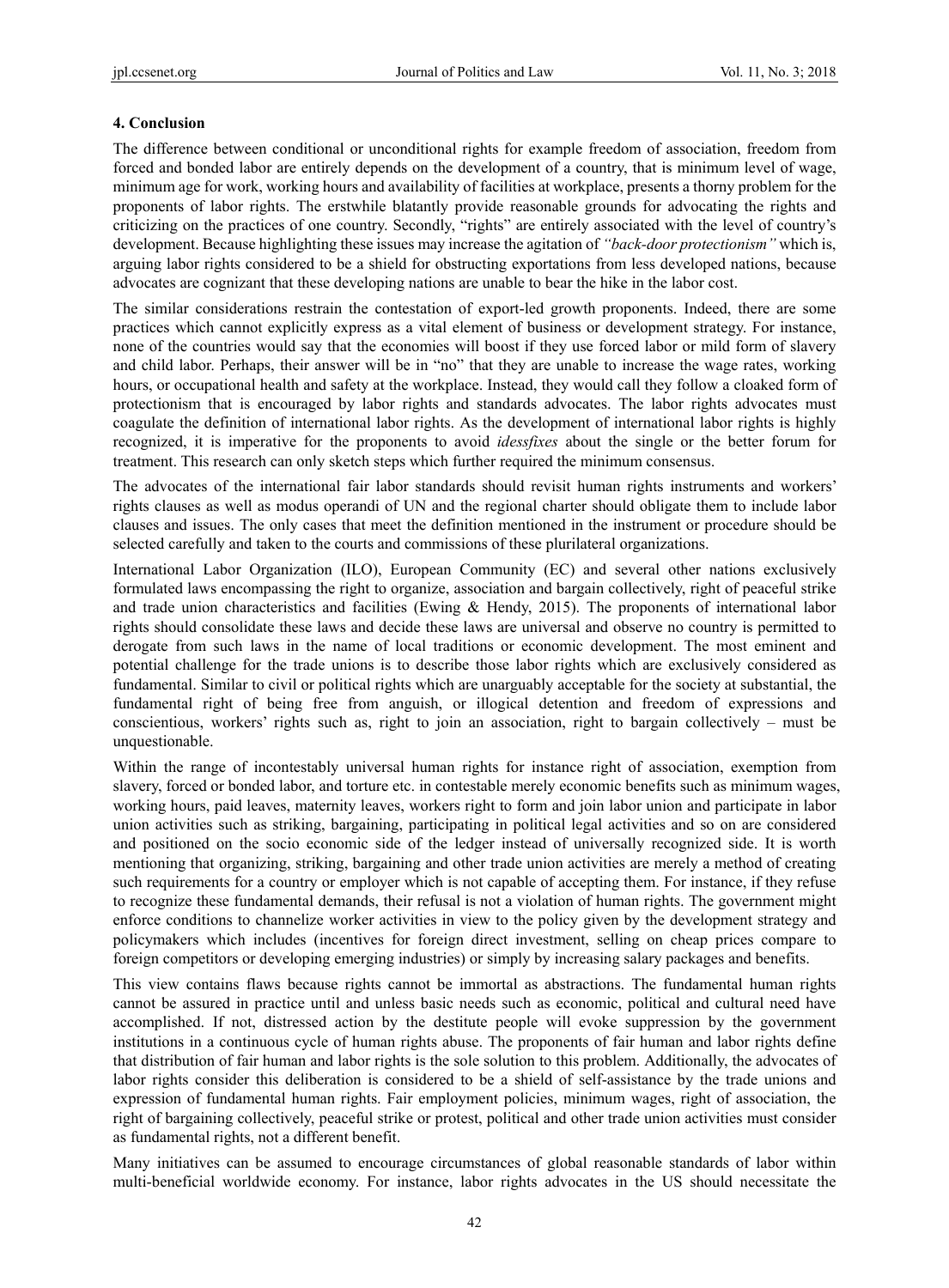ratification of ILO human rights Conventions and the UN International Convention on Economic, Social and Cultural Rights. Non-ratification of such conventions by the USA is undermining the use of independent trade standards particularly in addressing labor rights violations, similar to those of the Generalized System of Preferences and other US trade programmes.

Possibly bilateral and multilateral trade agreements are the most anticipating and contiguous domain for promoting workers' rights. In this regards, NAFTA took half initiative in the direction of labor side agreements in which it demonstrates the enforcement mechanism for the supposed violation of minimum or equal pay, child and bonded labor and occupational health and safety at workplace laws, furthermore, it establishes a supervisory and evaluation of mechanism for the enforcement of labor was and other issues such as association, organizing and bargaining collectively. As long as the trade agreement between USA and Mexico continue to function, the labor rights advocates will also continue to increase pressure on the USA on wages exploitation of Mexican workers.

The GATT can return to Havana Charter principles under which the organization had launched with new deliberations of labor right and standards as a clause for the liberalization of trade. Social and labor issues have been considered an essential element during the integration process of Europe. This integration finally contributed to the promulgation of "Community Charter of the Fundamental Social Rights of Workers" in 1989 lay out the extent and principles of labor issues in Europe encompassing minimum wage, improved working conditions, social protection, right to organize and bargain collectively and gender discrimination. Human Rights Advocates, unions, churches, consumer organization, and allies should require to the answerability of international organizations for the practice of fair labor laws in the subsidiaries across the globe. Sears, Levi Strauss have adopted new labor code which may instigate other multinationals enterprises to adopt new labor laws with extended reporting, labor" ombudspersons" and other innovative standards.

Generally, there should be a unilateral action against the plurilateral agreement on fair labor rights and standards. The US is susceptible when it take action against developing countries on labor rights grounds, by showing its hypocrisy (not ratifying key ILO conventions and human rights instruments) and *"big power arrogance"* (by using its economic power to dictate economic policies of small countries). On the contrary, these circumstances should not halt US activities. In the absence of multilateral consensus over fair workers' rights and standards, US can pursue other countries to defend its worker's rights as it is a significant feature in global trade. Therefore, labor rights proponents should evoke other countries to include labor clauses into their trade laws as intellectual property rights in US have develop into a foundation stone (Valdés & McCann, 2014). Additionally, workers, labor unions and labor rights activists from home and abroad country must extend modern litigation strategies to support legal initiatives, voluntary code of conducts, trade dialogues, and human rights solicitations. It is proposed that perhaps a *Filartiga-type* complaint alleging labor rights infraction as a violation of national laws.

The enforcement of fair labor rights and standard are still in the initial stages, it needs a rapid change to catch up the international economy, and it can exclusively start from multinational enterprises. A detailed definition of labor rights and standards is a complex phenomenon, intersecting human rights, labor rights, labor laws and policies and international trade. However, it has to carry out. In future, human rights theorists and proponents, analysts of trade and policy development and labor lawyers including scholars and law practitioners have to develop an international law by focusing on labor rights in international trade.

#### **References**

- Alston, P. (2004). 'Core labour standards' and the transformation of the international labour rights regime. *European Journal of International Law, 15*(3), 457-521. https://doi.org/10.1093/ejil/15.3.457
- Appiagyei-Atua, K. (2002). Human rights NGOs and their role in the promotion and protection of rights in Africa. *International Journal on Minority and Group Rights, 9*(3), 265-289. https://doi.org/10.1163/157181102763869168
- Assembly, U. G. (1966). International Covenant on Economic, Social and Cultural Rights.
- Assembly, U. G. (1948). Universal declaration of human rights. *UN General Assembly*.
- Assembly, U. G. (1966). International covenant on civil and political rights. *United Nations, Treaty Series, 999*, 171.
- Azad, A. R. (2012). *Energy woes: over 40 percent of textile industry has shifted to Bangladesh?* Retrieved March 5, 2018, from

https://defence.pk/pdf/threads/over-40-percent-of-pakistans-textile-industry-has-shifted-to-bangladesh.207565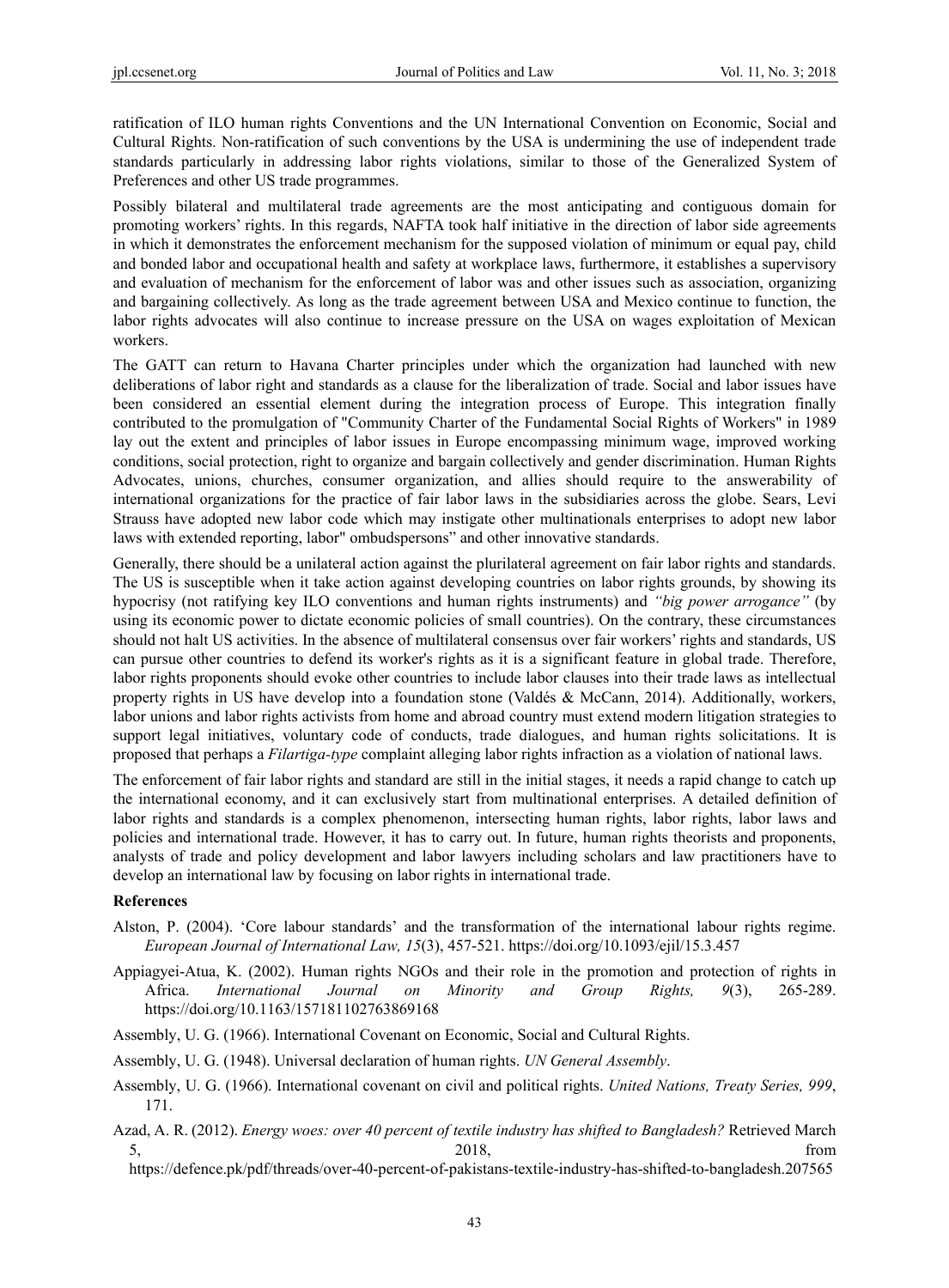- Bakhshi, S., & Kerr, W. A. (2009). Do Labour Standards Have a Role in International Trade? Private Standards, Preferential Trade Agreements Or the WTO.
- Bakvis, P., & McCoy, M. (2008). *Core labour standards and international organizations: what inroads has labour made?* Friedrich-Ebert-Stiftung, Internat. Entwicklungszusammenarbeit, Globale Gewerkschaftspolitik.
- Blodget, H. (2012). *This Article Explains Why Apple Makes iPhones In China And Why The US Is Screwed, Business Insider*. Retrieved March 5, 2018, from http://www.businessinsider.com/you-simply-must-read-this-article-that-explains-why-apple-makes-iphonesin-china-and-why-the-us-is-screwed-2012-1
- Brown, D. K. (2000). International Trade and Core Labour Standards.
- Business and Human Right Resource Center. (2018). *KiK lawsuit (re Pakistan).* Retrieved May 5, 2018, from https://www.business-humanrights.org/en/kik-lawsuit-re-pakistan
- Campaign, C. C. (2013). Fatal Fashion: Analysis of recent factory fires in Pakistan and Bangladesh.
- Chan, A. (1998). Labor standards and human rights: The case of Chinese workers under market socialism. *Human Rights Quarterly, 20*(4), 886-904. https://doi.org/10.1353/hrq.1998.0036
- Chan, A. (2000). Globalization, China's free (read bonded) labour market, and the Chinese trade unions. *Asia Pacific Business Review, 6*(3-4), 260-281. https://doi.org/10.1080/13602380012331288562
- Child Labor Deterrence Act of 1993.
- Christèle, M. (1999). *France and EU legal tussle over women's night work.* Retrieved May 4, 2018, from https://www.eurofound.europa.eu/observatories/eurwork/articles/working-conditions/france-and-eu-in-legal -tussle-over-womens-night-work
- Clarke, P. (2014). *The Middle East is the worst region for racial and nationality discrimination.* Retrieved March 28, **2018**, **https://www.frommuniter.com/intervalue.org/**  $2018$ , **from** 
	- https://news.efinancialcareers.com/us-en/184324/middle-east-worst-region-racial-nationality-discrimination
- Collins, H. (2011). Theories of rights as justifications for labour law. *The idea of labour law*, 137-155.
- Compa, L. (1993a). International Labor Rights and the Sovereignty Question: NAFTA and Guatemala, Two Case Studies. *Am. UJ Int'l L. & Pol'y, 9*, 117.
- Compa, L. (1993b). Labor rights and labor standards in international trade. *Law & Pol'y Int'l Bus., 25*, 165.
- Compa, L., & Vogt, J. S. (2000). Labor rights in the generalized system of preferences: A 20-year review. *Comp. Lab. L. & Pol'y J., 22*, 199.
- Dawn News. (2018). *Chinese prisoners working on CPEC projects: MNA.* Retrieved March 10, 2018, from https://www.dawn.com/news/1392023
- Donnelly, J. (2013). *Universal human rights in theory and practice*. Cornell University Press.
- Dunning, J. H., & Lundan, S. M. (2008). *Multinational enterprises and the global economy*. Edward Elgar Publishing.
- Dupré, C. (2016). *The age of dignity: human rights and constitutionalism in Europe*. Bloomsbury Publishing.
- Elliott, K. A., & Freeman, R. B. (2003). *Can labor standards improve under globalization?* Peterson Institute Press: All Books.
- Estella, A. (2016). Emerging Disciplines on Labour Standards in Trade Agreements. *TCS Emerging Issues Briefing Note,* (4).
- Ewing, K. D., & Hendy, Q. (2015). The Eclipse of the Rule of Law: Trade Union Rights and the EU.
- Frey, B. A. (1997). The legal and ethical responsibilities of transnational corporations in the protection of international human rights. *Minn. J. Global Trade, 6*, 153.
- Gantz, D. A., Reetz, C. R., Aguilar-Alvarez, G., & Paulsson, J. (2011). Labor Rights and Environmental Protection under NAFTA and Other US Free Trade Agreements [with Comments]. *The University of Miami Inter-American Law Review, 42*(2), 297-366.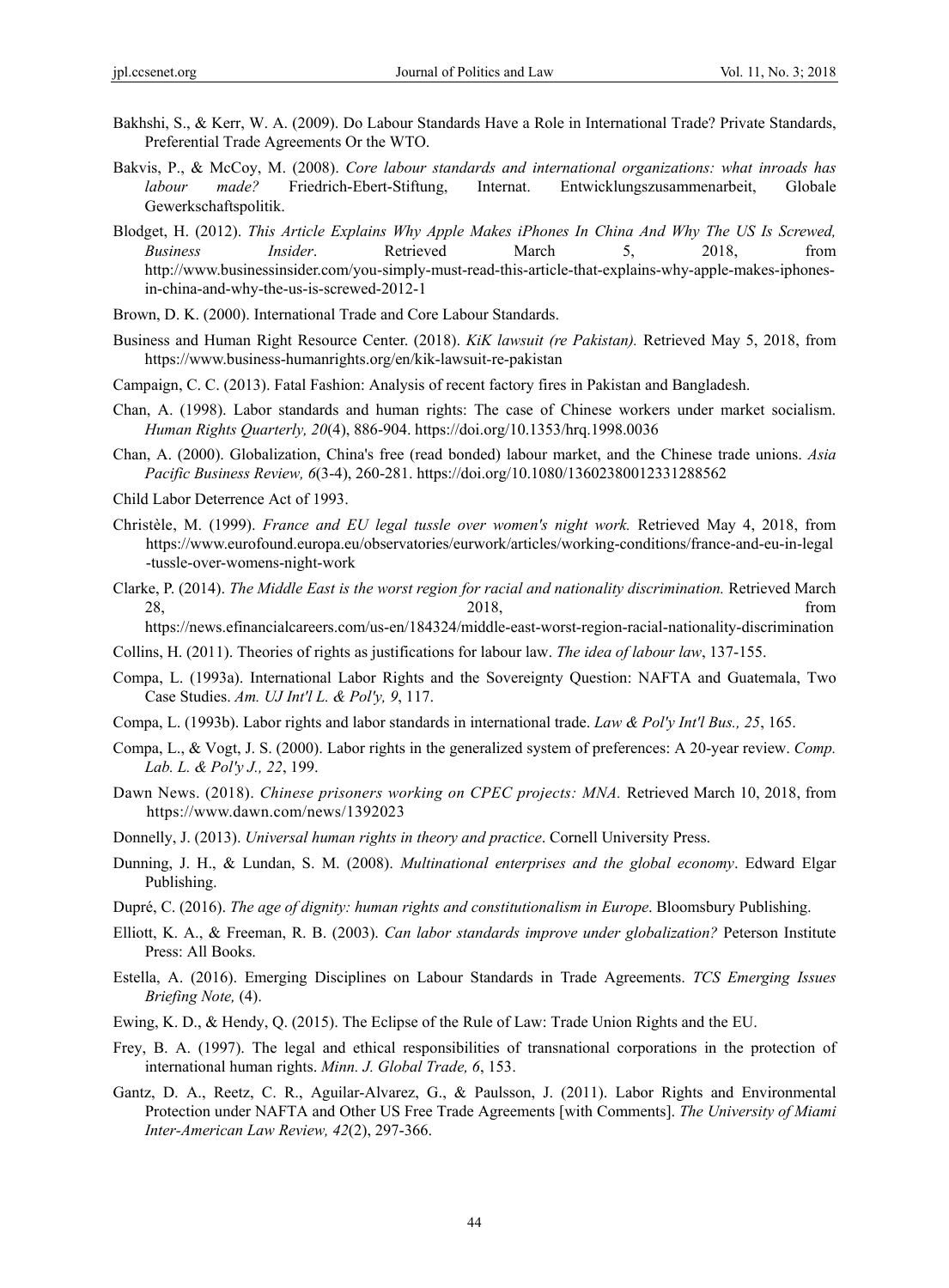- Gernigon, B., Odero, A., & Guido, A. (2003). *Fundamental Rights at Work and International Labour Standards.*  Geneva: ILO. Retrieved May 22, 2015, from http://www.ilo.org/wcmsp5/groups/public/---ed\_norm/---normes/documents/publication/wcms\_087424. pdf
- Ghatak, A. (2010). Health, labour supply and wages: A critical review of literature. *The Indian Economic Journal, 57*(4), 118-143. https://doi.org/10.1177/0019466220100408
- Global Employment Institute, (2015). International Labour Standards in the Contemporary Global Economy
- Golub, M. S. S. (1997). *International labor standards and international trade*. International Monetary Fund.
- Gordon, K. (2001). The OECD guidelines and other corporate responsibility instruments.
- Haines, F. (2003). Regulatory reform in light of regulatory character: Assessing industrial safety change in the aftermath of the Kader Toy Factory fire in Bangkok, Thailand. *Social & Legal Studies, 12*(4), 461-487. https://doi.org/10.1177/0964663903012004003
- Hansen-Kuhn, K. (1997). Clinton, NAFTA and the Politics of US Trade. *NACLA Report on the Americas, 31*(2), 22-26. https://doi.org/10.1080/10714839.1997.11722798
- Hayes, T. (1992). Wal-Mart disputes report on labor. *The New York Times. Retrieved February, 28*, 2014.
- ILO. (2018). *Governing Body Subcommittee on Multinational Enterprises.* Retrieved May 2, 2018, from http://www.ilo.org/empent/Informationresources/WCMS\_101252/lang--en/index.htm
- ITUC. (2014). *Survey of violation of Trade Unions Rights.* Retrieved March 6, 2018, from http://survey.ituc-csi.org/Pakistan.html#tabs-2
- Jackson, C. J. (1996). The Free Trade Agreement of the Americas and Legal Harmonization. *The American Society of International Law, 1*(3).
- Jatoi, S. (2018). *GSP plus, and minority rights.* Retrieved March 28, 2018, from https://tribune.com.pk/story/1604491/6-gsp-plus-minority-rights/
- Kuera, D. (2002). Core labour standards and foreign direct investment. *International Labour Review, 141*(1-2), 31-69. https://doi.org/10.1111/j.1564-913X.2002.tb00230.x
- Lukas, K. (2014). The Collective Complaint Procedure of the European Social Charter: Some Lessons for the EU? *Legal Issues of Economic Integration, 41*(3), 275-288.
- Malik, N. (2016). Bonded Labour in Pakistan. *Advances in Anthropology, 6*(04), 127. https://doi.org/10.4236/aa.2016.64012
- Ogle, G. E. (1990). *South Korea: Dissent within the economic miracle*. Zed Books.
- Olney, W. W. (2013). A race to the bottom? Employment protection and foreign direct investment. *Journal of International Economics, 91*(2), 191-203. https://doi.org/10.1016/j.jinteco.2013.08.003
- Pakistan Bureau of Statistics, Labour Force Survey, 2013-2014.
- Prentice, R. (2018). Workers' right to compensation after garment factory disasters: making rights a reality.
- Ramírez, M., & Winkler, A. (2012). *Information services for cross-border workers in European border regions.* Gronau: Association of European Border Regions.
- Ratner, S. R. (2001). Corporations and human rights: a theory of legal responsibility. *The Yale Law Journal, 111*(3), 443-545. https://doi.org/10.2307/797542
- Salem, S., & Rozental, F. (2012). Labor standards and trade: A review of recent empirical evidence. *J. Int'l Com. & Econ., 4*, 63.
- Shorrock, T. (2016). *Korean Workers Launch Major Wave of Strikes, Winning International Support, In These Times.* Retrieved May 4, 2018, from http://inthesetimes.com/working/entry/19558/korean\_workers\_launch\_major\_wave\_of\_strikes\_winning\_int ernational\_support
- ShuHong, Y., & Zia-ud-Din, M. (2017). Questioni di diritto del lavoro in Pakistan: il fondamento storico della legislazione lavoristica e delle associazioni sindacali. *Labour & Law Issues, 3*(2), 21-54.
- ShuHong, Y., Zia-ud-Din, M., & Ranjha, K. M. (2017). Social Protection Schemes in Pakistan: assessment of existing programs. *Academic Journal of Business. Administration, Law and Social Sciences, 3*(2).